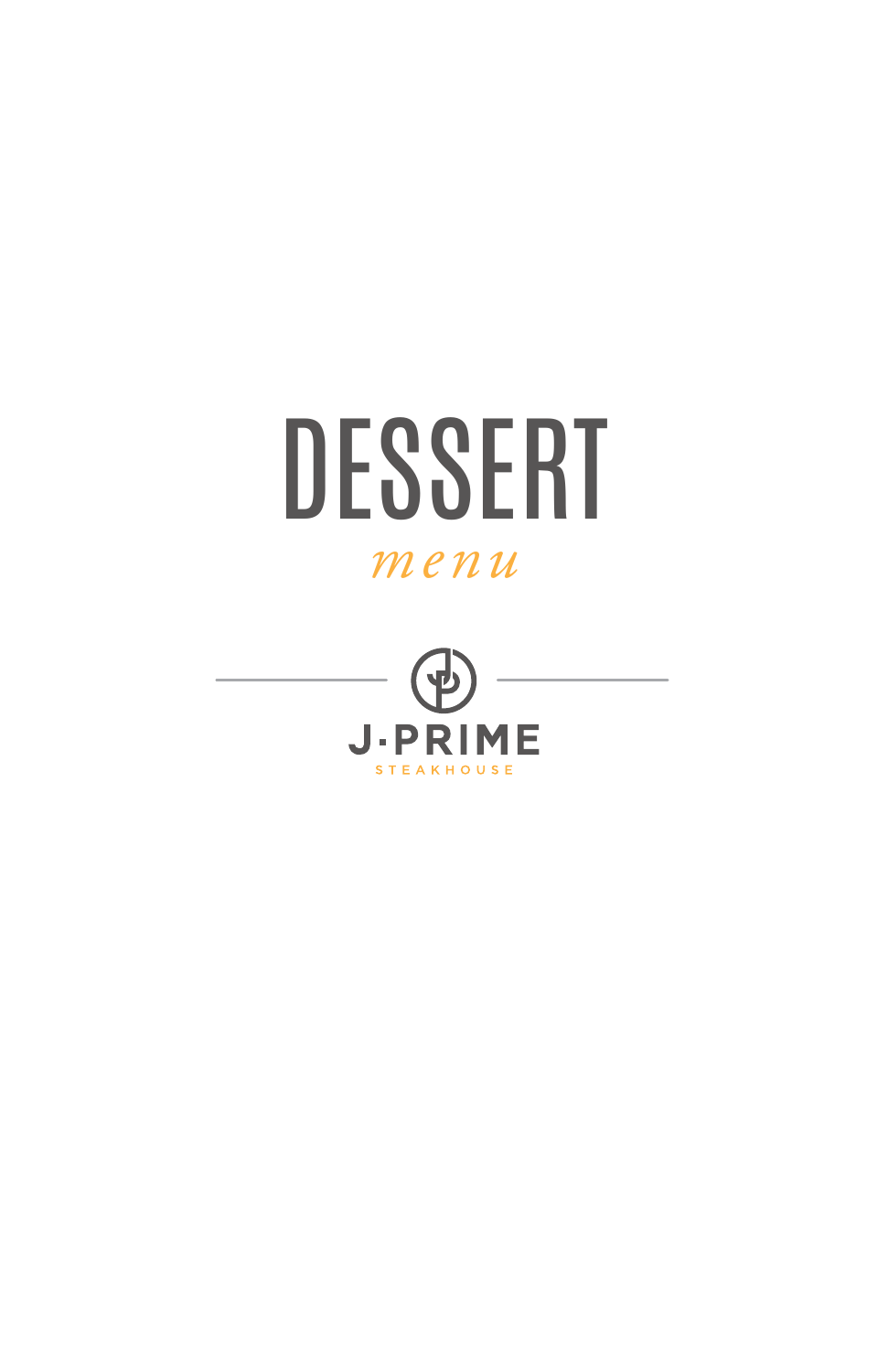### **TIME TO INDULGE**

*A selection of chef's favorite recipes*

**CRÈME BRÛLÉE** ........................ **12**

Classically brûléed topped with fresh berries and mint

**FRIED OREOS** ............................ **14** Sweet-battered, double-stuffed Oreos served with house chocolate sauce, caramel and berry coulis

# **DESSERTS TO SHARE**

**BIG GUY CHOCOLATE CAKE ..16** Decadent layers of chocolate cake and whipped mousse topped with dark chocolate bark

**PINEAPPLE CARROT CAKE .....16** A moist layered carrot cake with pineapple and cream cheese icing

# **FLAMBÉED TABLESIDE**

**BANANAS FOSTERS .............19.95** Bananas flambéed with rum, banana and orange liqueurs served over vanilla bean gelato

# **J-PRIME BAKE SHOP**

**NY STYLE CHEESECAKE ......... 14**

Classic style cheesecake, served with house strawberry coulis

**BANANA SPLIT SUNDAE ..........16** Topped with our drunk'n caramel sauce, toffee crumble, chocolate sauce, and pecans

**CELEBRATION CAKE ...............15** Decadent layers of yellow vanilla cake, cream cheese frosting, and celebration sprinkles

**RED VELVET CAKE ...................16** A traditional rich velvet cake with whipped cream and chocolate bark

**STRAWBERRY SHORTCAKE 19.95** Flambéed strawberries served over house pound cake and fresh mint

**J-PRIME WHOLE CAKE SELECTIONS** *Our decadent cakes are perfect for home celebrations. Indulge your family and friends with our whole cake selections. Specialty cakes are designed for twelve guests.*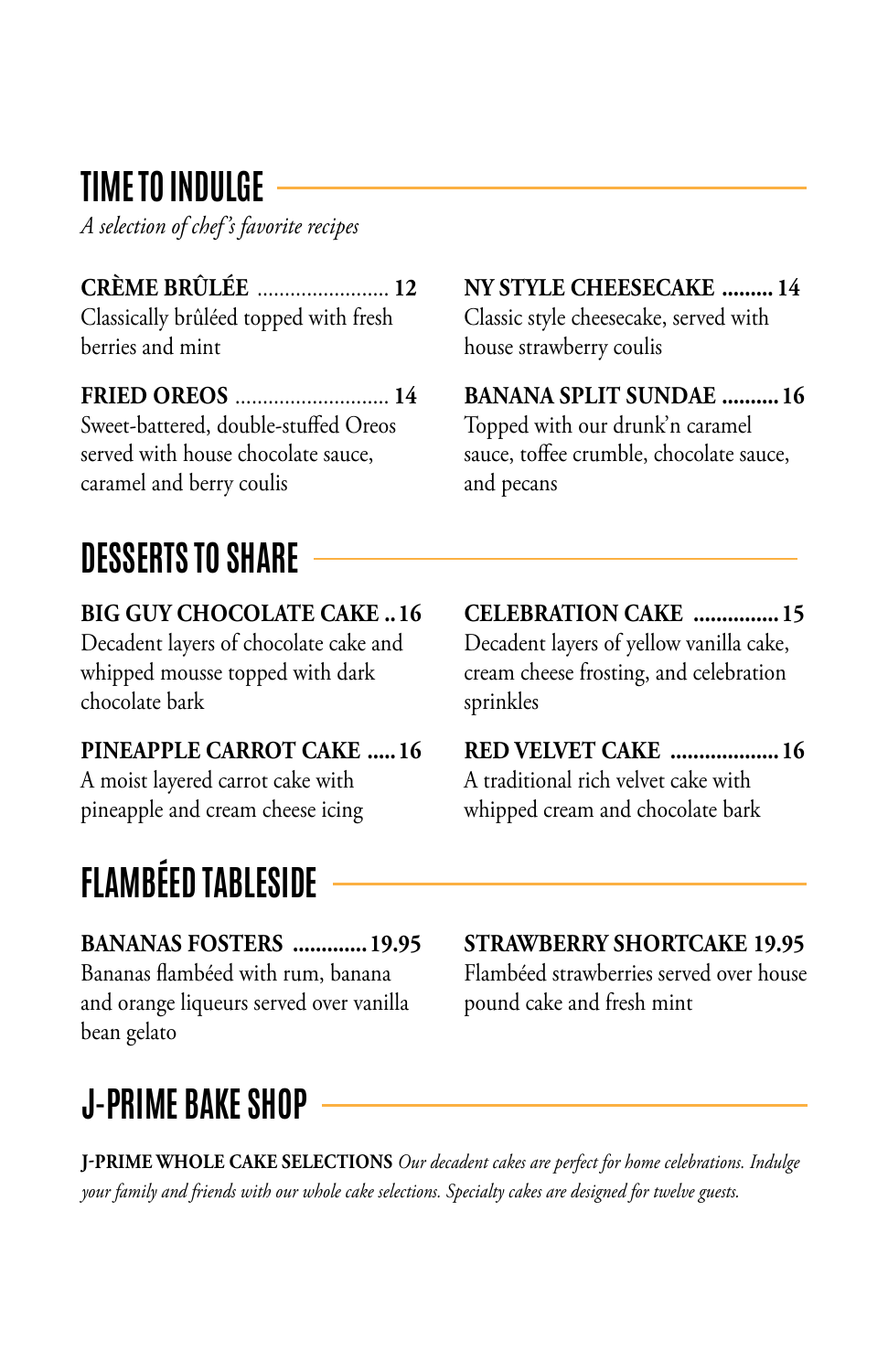## **PORTS**

| Croft              | Tawny Reserve     | Portugal | NV   | 11 |
|--------------------|-------------------|----------|------|----|
| <b>Taylor LBV</b>  | <b>Tawny Port</b> | Portugal | 2013 | 13 |
| Taylor 10 Fladgate | Tawny Port        | Portugal | NV   | 15 |
| Taylor 20 Fladgate | Tawny Port        | Portugal | NV   | 22 |
| Graham's 20 Years  | Tawny Port        | Portugal | NV   | 24 |
| Graham's 30 Years  | Tawny Port        | Portugal | NV   | 57 |
| Warre's            | Vintage Port      | Portugal | NV   | 41 |
|                    |                   |          |      |    |

### **AFTER DINNER DRINKS****DESSERT WINES**

| coffee, frangelico, bailey's |  |
|------------------------------|--|
| coffee, bailey's, jameson    |  |
| espresso, licor 43           |  |
| menta branca, dorda          |  |

| vidal pearl - Canada, NV                       |
|------------------------------------------------|
| vidal gold - Canada, NV                        |
| late harvest - Napa 2008                       |
| CHATEAU ROUMIEU 16<br>haute-placey - Sauternes |
| late harvest - Hungary                         |

# **CORDIALS**

| <b>CARAVELLA LIMONCELLO 15</b> |  |
|--------------------------------|--|
| AMARETTO DISARONNO 15          |  |
|                                |  |
| <b>GRAND MARNIER 15</b>        |  |

| ALEXANDER GRAPPA 14           |  |
|-------------------------------|--|
| ROMANA SAMBUCA 13             |  |
| <b>GRAND MARNIER 100YR 70</b> |  |
| <b>GRAND MARNIER 1880 83</b>  |  |

# **COFFEE**